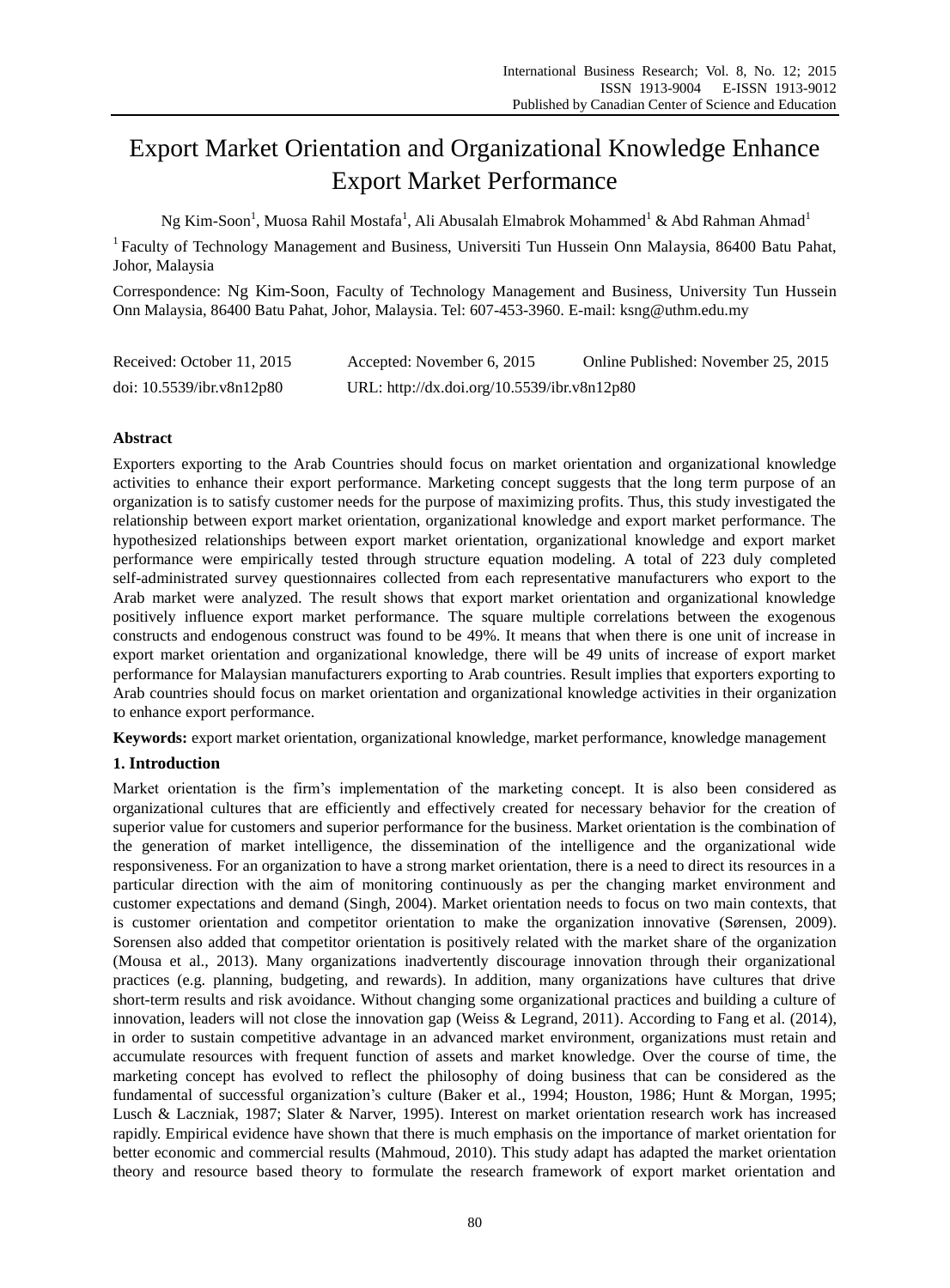organizational knowledge as exogenous constructs with export market performance as endogenous. The aim of the study is to empirically examine the relationship of export market orientation, organizational knowledge and export market performance of Malaysian manufacturing companies exporting to Arab countries and enhance the literature in this area.

#### **2. Review of Literature**

Economic relations between Malaysia and Arab countries has been increasing in recent years. Arab countries have appeared to be the new trade destination for Malaysia's trade and investment. Thus, new approaches have been utilized for the international trade strategies by transferring from dependency on traditional export markets like US, Japan to Arab countries orientation (Hussin et al., 2011). The relationship between exports market orientation and organizational knowledge has been tested by many researchers. Market information collection and treatment is a major function of an innovational organization. Malaysia has been pursuing close relationship with the Arab region through proposed Free Trade Agreement (FTA) which can serve as a milestone for Malaysia to enlarge its Arab market. The Malaysian-Arab relationships on trade and business have long been established for mutual benefits. Malaysia is one of the rising stars in its fast economic and social developments with the main trading partners including the Arab region, ASEAN and the developed world after the country gained its independence (amcc website).

Malaysia's trade reported a MYR9.69 billion trade surplus in September of 2015, up from MYR9.33 billion a year earlier but below market consensus, as exports and imports grew faster than expected. Year-on-year, exports increased by 8.8 percent to MYR70.16 billion in September, the fastest growth since May 2014, following a 4.1 percent rise in August. Higher trade were with countries like France with RM 1.52 billion, China with RM 1.04 billion, India with RM 693.5 million, United States of America with RM 580.4 million and Republic of Korea with RM 482.2 million (METS, 2013). Table 1 shows Malaysia's top ten export destination for the year of March 2012-2013.

| Countries  | Export value (RM billion) | Share of total exports (%) |
|------------|---------------------------|----------------------------|
| Singapore  | 24.77                     | 14.60                      |
| Japan      | 20.46                     | 12.10                      |
| PRC        | 20.38                     | 12.00                      |
| <b>USA</b> | 14.08                     | 8.30                       |
| Thailand   | 10.38                     | 6.10                       |
| Indonesia  | 8.21                      | 4.80                       |
| <b>ROK</b> | 6.76                      | 4.00                       |
| Hong Kong  | 6.36                      | 3.80                       |
| Australia  | 6.16                      | 3.60                       |
| India      | 5.98                      | 3.50                       |

Table 1. Malaysia's top export destinations

Source: METS, 2013.

Notice that Malaysia's top traditional market partners are from the ASEAN, EU countries and the United States. The economic relation between Malaysia and Arab countries has been positive and is growing in strength in recent years. Middle East countries is a potential emerging market for the Malaysian companies. Arab countries play a significant role in enhancing Malaysia's economic activities and is a gateway for Middle East market (Hussin et al., 2011). In view of the fact that Malaysia is in the process of setting up the Islamic Financial Hub and World Halal Hub, the Arab countries are highly attracted to this approach and are seen as a partner for trade exchange in both production and services. Apart from the religious affinity, Malaysia and Arab countries have significant relations economically and politically. Malaysian economy has been highly dependent on external trade. Trade plays an important role in the country's economy and in overall development.

#### *2.1 Organizational Knowledge and Performance*

Rhodes et al. [\(2008\)](#page-7-0) reported that effect of organizational knowledge transfer on organizational performance has not been clearly examined in past research works. IT system significantly influences on organizational knowledge and this resulted in improvement on organizational performance. Work by Hajipour et al. (2011) base on resource based theory examining on industrial structure, organizational characteristics, organizational knowledge with organizational performance found that skills and accumulated knowledge enables performance.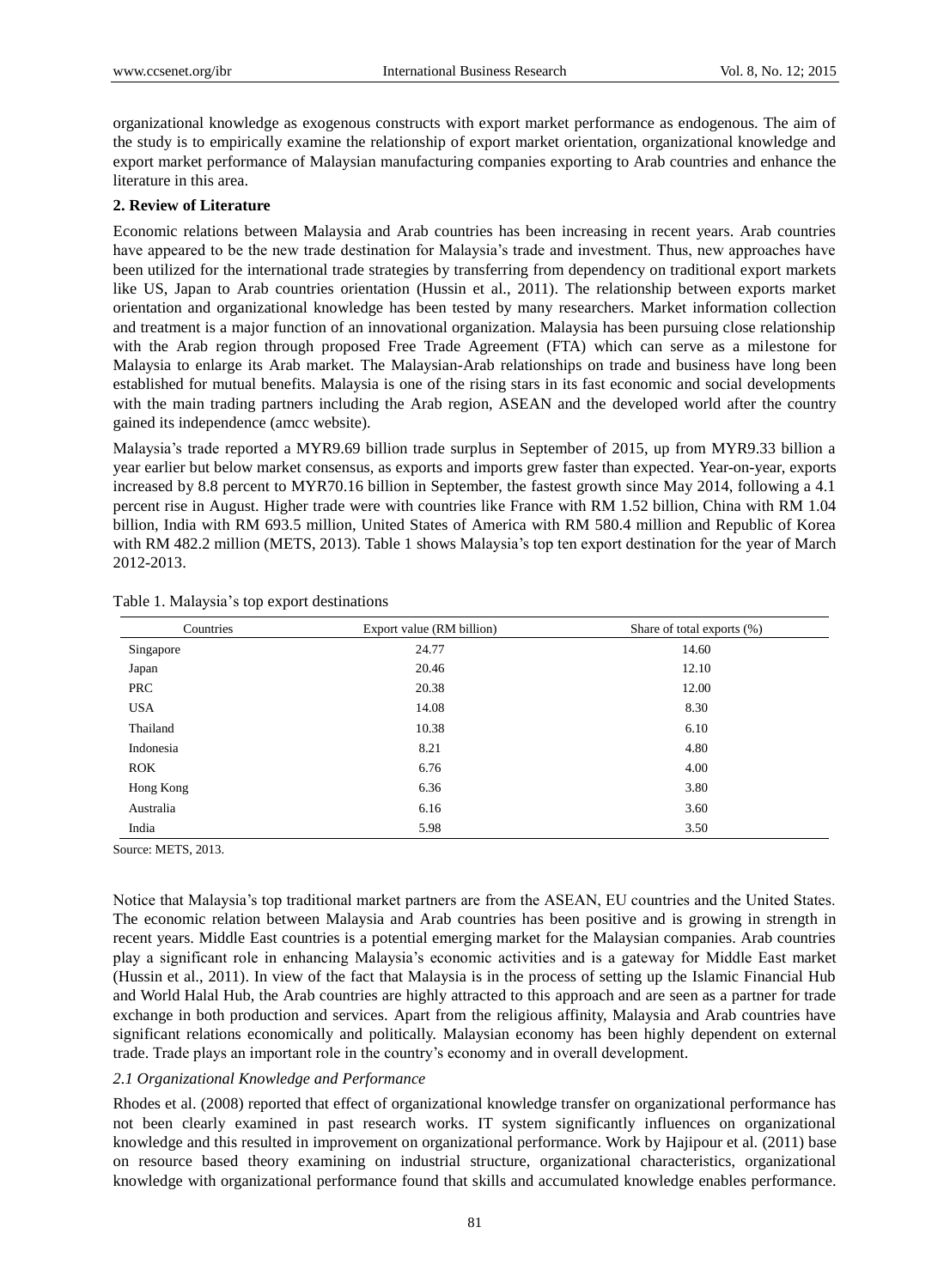Industrial structure influences on organizational characteristics which in turn increases organizational performance. Toften and Olsen (2003) iterated that export market knowledge increases the relationship between export market information and export market performance. They added that researches on market knowledge have been investigated in past years, however more research works are needed to understand how organizational knowledge is utilized to understand how information usage lead to improve organizational performance. In order to develop organizational knowledge, there is a need for information to be incorporated, integrated and efficiently articulated in an organization. Gupta et al. (2000) acknowledged that organizational culture is important in facilitating, sharing, and creation of knowledge. Culture leads to improvement in individual skills and experience cumulating into organizational knowledge. Sitlington and Marshall (2011) examined the impact of decision on organizational knowledge with firm performance and found that organization restructure their culture and climate to maximize knowledge. Most previous studies have highlighted the importance of knowledge on organizational performance. In this paper, it has focused particularly on the impact of organizational knowledge on market performance of Malaysian manufacturing companies exporting to the Arab countries.

#### *2.2 Export Market Orientation and Export Market Performance*

In analyzing the relationship between market orientation and organizational performance, innovation has been identified as a crucial factor. Connor (1999), Han et al. (1998), Jaworski et al. (2000) have elaborated the theories and frameworks about the relationship between market orientation and innovation. Their focus are particularly on the large firms and investigating the relationship between market orientation and innovation. The nature of innovation in small firms is different from that of in large firms (Audretsch, 2001). Previous research works have found that market orientation has a positive influence on the performance of firm (Deshpandé & Institute, 1999; Jaworski & Kohli, 1993; Narver & Slater, 1990). However, no support whatsoever for this relationship has also been reported (Slater & Narver, 1994).

#### **3. Research Hypothesis**

This section is on research questions and formulating the hypothesis. It relates on past works on interaction of market orientation, organizational knowledge and export market performance to formulate the hypotheses for testing it in the context of Malaysian manufacturing companies. Specifically the research questions for effect of organizational knowledge and export market orientation on export market performance are:

1) Does organizational knowledge activities affect export market performance and;

2) Does export market orientation influences export market performance.

The resource-based approach has related that internal resources are essential in determining company performance and profitability (Barney, 1991). It focuses on how firm creates sustainable competitive advantage through their unique set of resources and knowledge it possessed. According to Peteraf and Barney (2003), this is associated with the creation of customer's superior value by utilizing specific and scarce resources in its actions. In this context, organizational knowledge and export market orientation are specific resources and activities a firm possess. Research works on organizational knowledge and market orientation addresses how organizations adapt to their own environment to develop competitive advantage (Mousa Rahil Mostafa, 2015). Organization knowledge is key to generating revenue. It enables the creation of new products and services (Tryon, 2012). Market orientation is considered as one of the main tool for organizational performance (Morgan et al., 2009; Murray et al., 2011). Thus, the hypotheses formulated to test these two elements and its influence on export market performance in a structure equation modeling are:

- H1: Export market orientation positively influence export market performance for Malaysian manufacturing companies.
- H2: Organizational knowledge positively influence export market performance in Malaysian manufacturing companies.

#### **4. Research Method**

This is a quantitative study. Self-administered questionnaire were used to collect the information required in this study. The questions were adapted from previous study. The measure for export market orientation was adopted from that used by Cadogan et al. (1999) and organization knowledge from Sanz-Valle et al. (2011). A 5 point Likert scale ranging from "strongly disagree" (1) to "strongly agree" (5) were used to scale these items measuring the independent variables. The dependent variable measures the export performance. The respondent from the respective companies was asked to rate their firm's export performance to the country among the emerging market of Arab countries where their firm has the most significant export business for the last 3 years.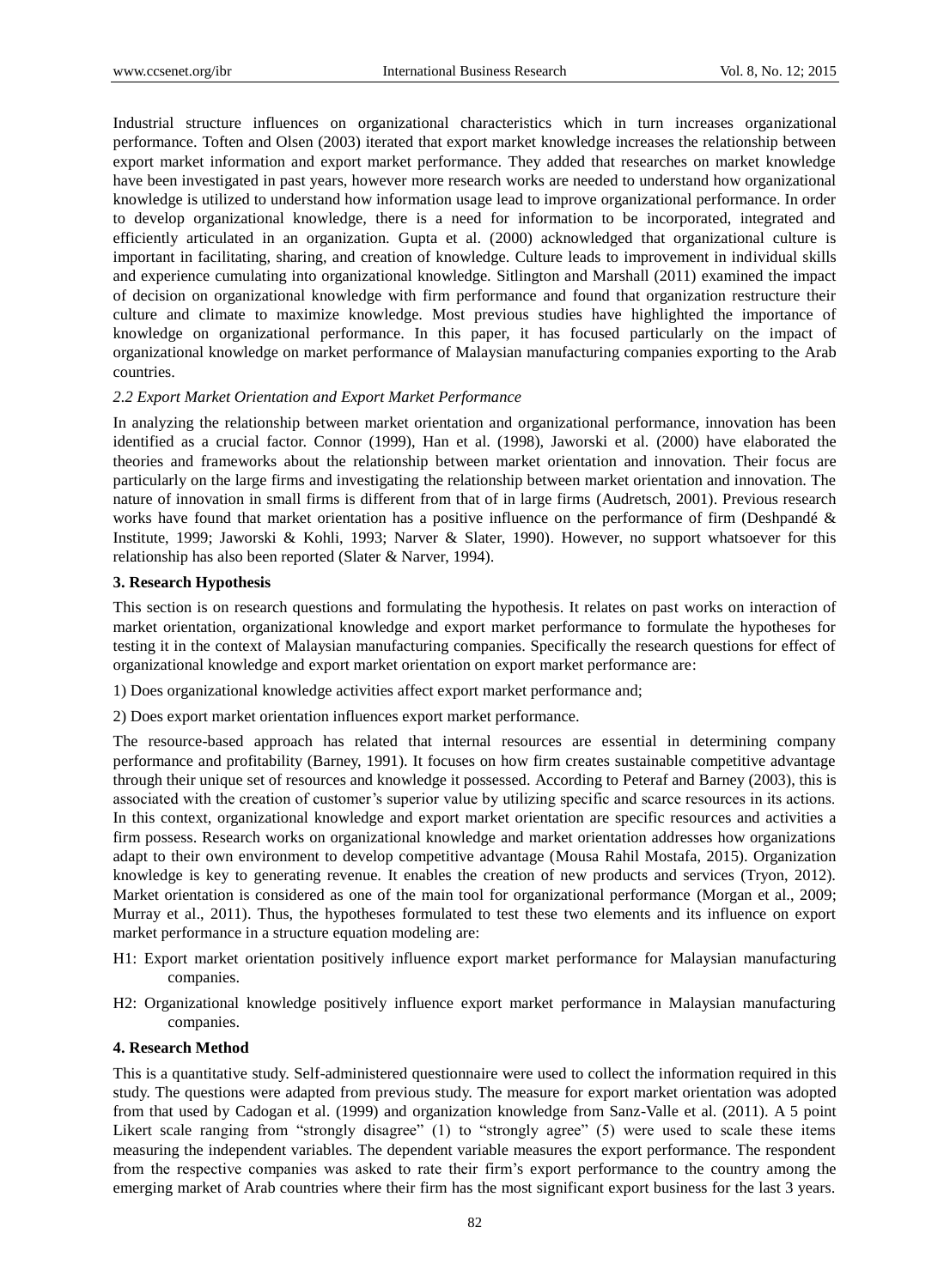It thus measure the export venture performance to the most significant Arab market of the respective companies (Kim-Soon, 2004; Osman et al., 2009a; Osman et al., 2009b). The respondents are managers or owners who are knowledgeable of their respective companies export business. A total of 235 questionnaires were returned, of which 223 duly completed questionnaires were used in the final analyses.

#### **5. Data Analysis**

#### *5.1 Reliability Test*

The 223 data collected were analyzed using statistical Package for Social Science (SPSS) version 19 and Analysis of Moment Structure (AMOS 21) for Confirmatory Factor Analysis (CFA). For each of the item scale factor analysis was used to reduce the total number of items to a smaller number of underlying factors. The analyses showed that all measures exhibited high reliabilities with coefficient alphas ranging from 0.787 to 0.845. Each items of the elements exceeded the acceptable level of 0.6 (Hair et al., 2010; Tabachnick & Fidell, 2007) which means that all possessed the required factor loadings. Thus, all measurements are considered reliable and valid for hypothesis testing in the main study.

#### *5.2 Descriptive Statistics*

Table 2 shows the tests of normality and other descriptive statistics including mean, standard deviation, Skewness and Kurtosis. The values in the Table for skewness are between -0.27 and 0.39, and the values of kurtosis are between 0.8 and 3.7 respectively. Based on the results of skewness and kurtosis, the result of the test indicated that the data of the study is within the acceptable level of normality assumptions.

Mean and standard deviation were included to indicate the validity of the data (see Table 3). Standard deviation as explained by Sutton et al. (2009) is considered as mean of the mean. Skewness and Kurtosis was used to determine whether the result is normally distributed or not. Skewness is considered as a measure of symmetry or more precisely. If the data indicate the same to the left and right of the center point, then it is considered as the data is symmetric. Kurtosis is a measure of whether the data are peaked or flat related to the normal distribution. The skewness for the normal distribution is zero, any data that is closer to zero is considered as a normally distributed. The kurtosis for a standard normal distribution is 3. If the kurtosis value is nearer to zero, it means the data are normally distributed.

| Constructs and items              | M    | <b>SD</b> |       |       |       |
|-----------------------------------|------|-----------|-------|-------|-------|
|                                   |      |           | CR.   | α     | AVE   |
| <b>Market Orientation</b>         |      |           | 0.940 |       | 0.796 |
| <b>Market Orientation</b>         | 3.92 | 0.677     |       | 0.820 |       |
| <b>Intelligence Generation</b>    | 3.97 | 0.695     |       | 0.868 |       |
| <b>Intelligence Dissemination</b> | 4.00 | 0.638     |       | 0.808 |       |
| Responsiveness                    | 4.00 | 0.644     |       | 0.853 |       |
| <b>Organizational knowledge</b>   |      |           | 0.854 |       | 0.595 |
| Knowledge Acquisition             | 3.93 | 0.590     |       | 0.840 |       |
| Knowledge Sharing                 | 3.96 | 0.664     |       | 0.844 |       |
| Knowledge Interpretation          | 4.15 | 0.590     |       | 0.864 |       |
| <b>Organizational Memory</b>      | 4.05 | 0.664     |       | 0.816 |       |
| Knowledge Breadth                 | 4.10 | 0.644     |       | 0.782 |       |
| Knowledge Depth                   | 4.14 | 0.624     |       | 0.821 |       |
| <b>Export Market Performance</b>  | 4.16 | 0.607     | 0.824 | 0.820 | 0.540 |

Table 2. Summary descriptive statistics, composite reliability and average variance extracted

| Table 3. Descriptive statistics and test of normality |
|-------------------------------------------------------|
|-------------------------------------------------------|

| Variable                   | Min | Max | skew     | c.r.     | kurtosis | c.r.     |
|----------------------------|-----|-----|----------|----------|----------|----------|
| Coordinating Mechanisms    | 2.5 | 5.0 | $-0.98$  | $-5.977$ | $-0.111$ | $-0.339$ |
| Responsiveness             | 2.3 | 5.0 | $-0.888$ | $-5.415$ | $-0.083$ | $-0.255$ |
| Intelligence dissemination | 2.3 | 5.0 | $-0.902$ | $-5.500$ | $-0.27$  | $-0.824$ |
| Intelligence Generation    | 2.3 | 5.0 | $-0.909$ | $-5.543$ | $-0.015$ | $-0.046$ |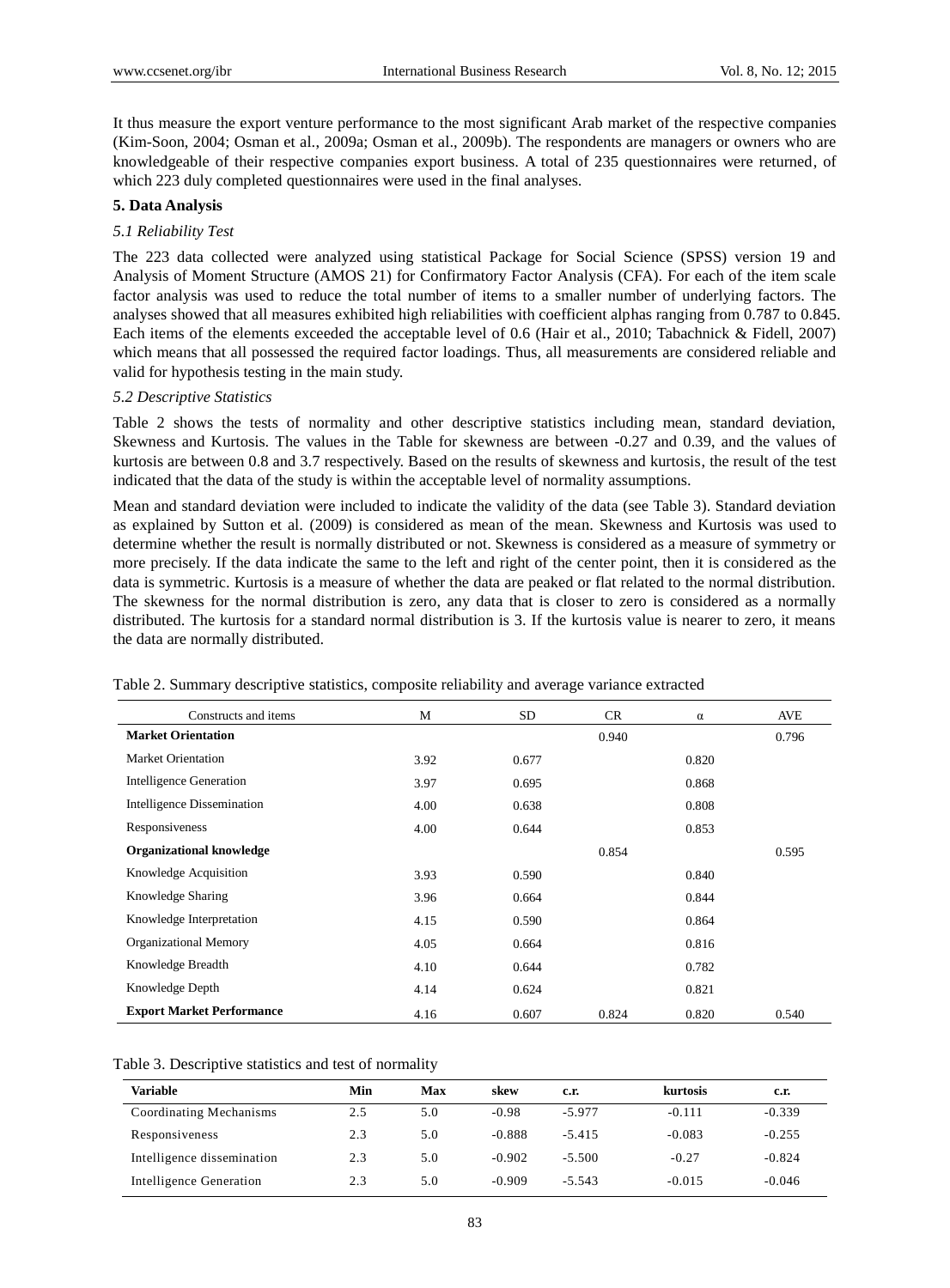| Knowledge Acquisition    | 2.5  | 4.8 | $-0.978$ | $-5.962$ | 0.076    | 0.233    |
|--------------------------|------|-----|----------|----------|----------|----------|
| Knowledge breadth        | 2.3  | 5.0 | $-1.161$ | $-7.080$ | 0.618    | 1.884    |
| Organizational Memory    | 2.7  | 5.0 | $-0.911$ | $-5.557$ | 0.013    | 0.040    |
| Knowledge Interpretation | 2.3  | 5.0 | $-1.049$ | $-6.398$ | 0.485    | 1.480    |
| Knowledge Sharing        | 2.6  | 5.0 | $-0.918$ | $-5.595$ | $-0.276$ | $-0.841$ |
| Knowledge depth          | 2.3  | 5.0 | $-1.176$ | $-7.167$ | 0.715    | 2.180    |
| Export sales volume      | 2.00 | 5.0 | $-0.709$ | $-4.321$ | 0.114    | 0.346    |
| Export sales revenue     | 2.00 | 5.0 | $-0.438$ | $-2.669$ | $-0.583$ | $-1.778$ |
| Export profitability     | 2.00 | 5.0 | $-0.508$ | $-3.095$ | $-0.390$ | $-1.188$ |
| Market Share             | 2.00 | 5.0 | $-0.584$ | $-3.562$ | $-0.019$ | $-0.058$ |

#### *5.3 Goodness Fit Index and the Standardized Estimation of Analyses*

The measurement model of export market orientation, organizational knowledge and export market performance is tested using CFA. This is to determine the uni-dimensionality of each factor. The relationship between the four dimensions of export market orientation, six dimensions of organizational knowledge and export market performance as endogenous construct were examined through the proposed hypothesis via structural equation modeling technique.

Table 4 shows the results of CFA of the measures, Goodness Fit index and the standardized estimation of analyses. The finding implies that intelligence dissemination strongly influences export market performance. The AMOS output displays in Figure 1 and Table 4 show that the  $R^2$  between export market orientation, organizational knowledge and export market performance is 0.49. This indicates that 49% of export market performance is explained by export market orientation and organizational knowledge. The beta coefficient for export market orientation and organizational knowledge was observed to be  $(\beta = 0.43)$  and  $(\beta = 0.45)$  with significant and positive relationship between export market orientation, organizational knowledge and export market performance at p<0.01 level. Table 4 shows that the standard errors and the estimation by the standard error (critical ratio) indicated normally distribution of the variables (C.R. value of 1.96 or higher and -1.96 or lower indicates two sided significance at 95% confident level (Byrne, 2013). Thus, the results support hypotheses H1 and H2, as the beta from export market orientation and organizational knowledge with export market performance are significant.

| Factor         | <b>Items</b>                   | <b>Standardized Regression</b><br>Weights | S.E.            | C.R.            | Sig.  |
|----------------|--------------------------------|-------------------------------------------|-----------------|-----------------|-------|
|                | Coordinating Mechanisms        | $0.74**$                                  | reference point |                 |       |
| Export market  | Responsiveness                 | $0.85**$                                  | 0.04            | 22.751          | 0.001 |
| orientation    | Intelligence dissemination     | $0.87**$                                  | 0.048           | 19.81           | 0.001 |
|                | <b>Intelligence Generation</b> | $0.82**$                                  | 0.043           | 21.17           | 0.001 |
|                | Knowledge Acquisition          | $0.653**$                                 | reference point |                 |       |
|                | Knowledge breadth              | $0.741**$                                 | 0.134           | 9.265           | 0.001 |
| Organizational | <b>Organizational Memory</b>   | $0.723**$                                 | 0.125           | 9.091           | 0.001 |
| Knowledge      | Knowledge Interpretation       | $0.761**$                                 | 0.135           | 9.455           | 0.001 |
|                | Knowledge Sharing              | $0.743**$                                 | 0.138           | 9.285           | 0.001 |
|                | Knowledge depth                | $0.713**$                                 | 0.128           | 8.991           | 0.001 |
| Export market  | Export sales volume            | $0.671**$                                 |                 | reference point |       |
| performance    | Export sales revenue           | $0.805**$                                 | 0.086           | 10.154          | 0.001 |
|                | Export profitability           | $0.778**$                                 | 0.08            | 9.967           | 0.001 |

Table 4. CFA between export market orientation, organizational knowledge and export market performance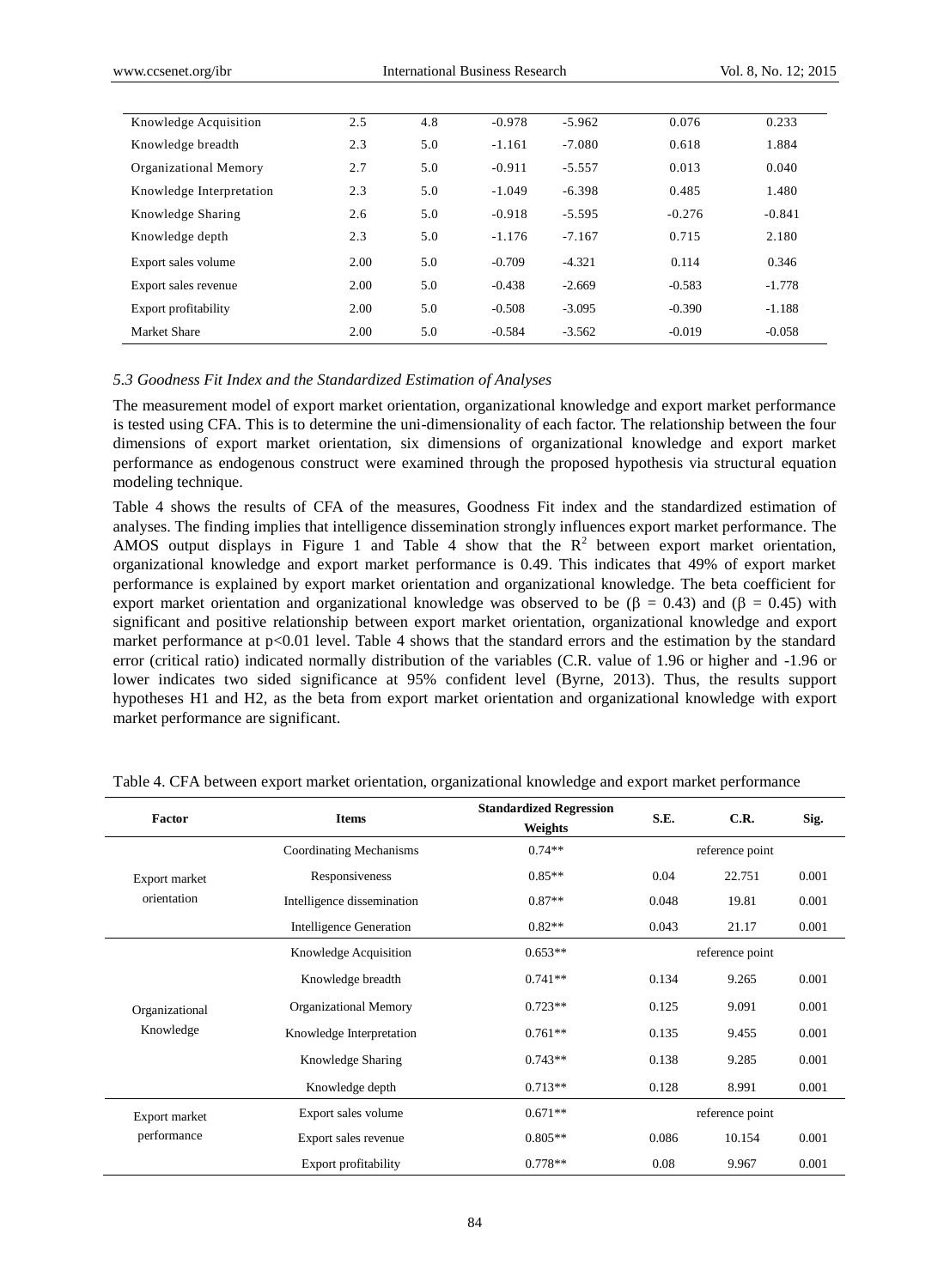|                                        | Market Share           | $0.680**$                 | 0.086    | 9.079   | 0.001 |
|----------------------------------------|------------------------|---------------------------|----------|---------|-------|
|                                        | $R^2$                  |                           | $0.49**$ |         |       |
|                                        | Beta Coefficient (OK)  | $0.45**$                  |          |         |       |
|                                        | Beta Coefficient (EMO) |                           | $0.43**$ |         |       |
|                                        |                        | <b>Goodness fit index</b> |          |         |       |
| Goodness Fit index<br>and standardized | <b>CMIN</b>            |                           |          | 138.019 |       |
|                                        | DF                     |                           |          | 74      |       |
| estimation                             | <b>CMINDF</b>          |                           |          | 1.865   |       |
|                                        | <b>GFI</b>             |                           |          | 0.927   |       |
|                                        | <b>CFI</b>             |                           |          | 0.965   |       |
|                                        | TLI                    |                           |          | 0.957   |       |
|                                        | <b>RMSEA</b>           |                           |          | 0.062   |       |

*Note.* \*\*Significant at p<0.001; OK-Organizational Knowledge; EMO-Export Market Orientation.



Figure 1. Structural relationship between dimensions of export market orientation, organizational knowledge and export market performance

## **6. Research Implications**

The findings of this study should enhance managers understanding on how to identify and manage the strategies of market orientation and organizational knowledge to improve export market performance. This study has three managerial implications for managers and practitioners. First, the scale developed in this study may help managers diagnose the existence and level of orientation and export market performance strategies. Second, firm can enhance performance by focusing not only customer orientation but also emphasize on the important to be competitor oriented, be responsiveness and intelligence coordinate in order to have a high level of product value. Third, it brings awareness that different types of orientation strategies may result in the different effects on performance.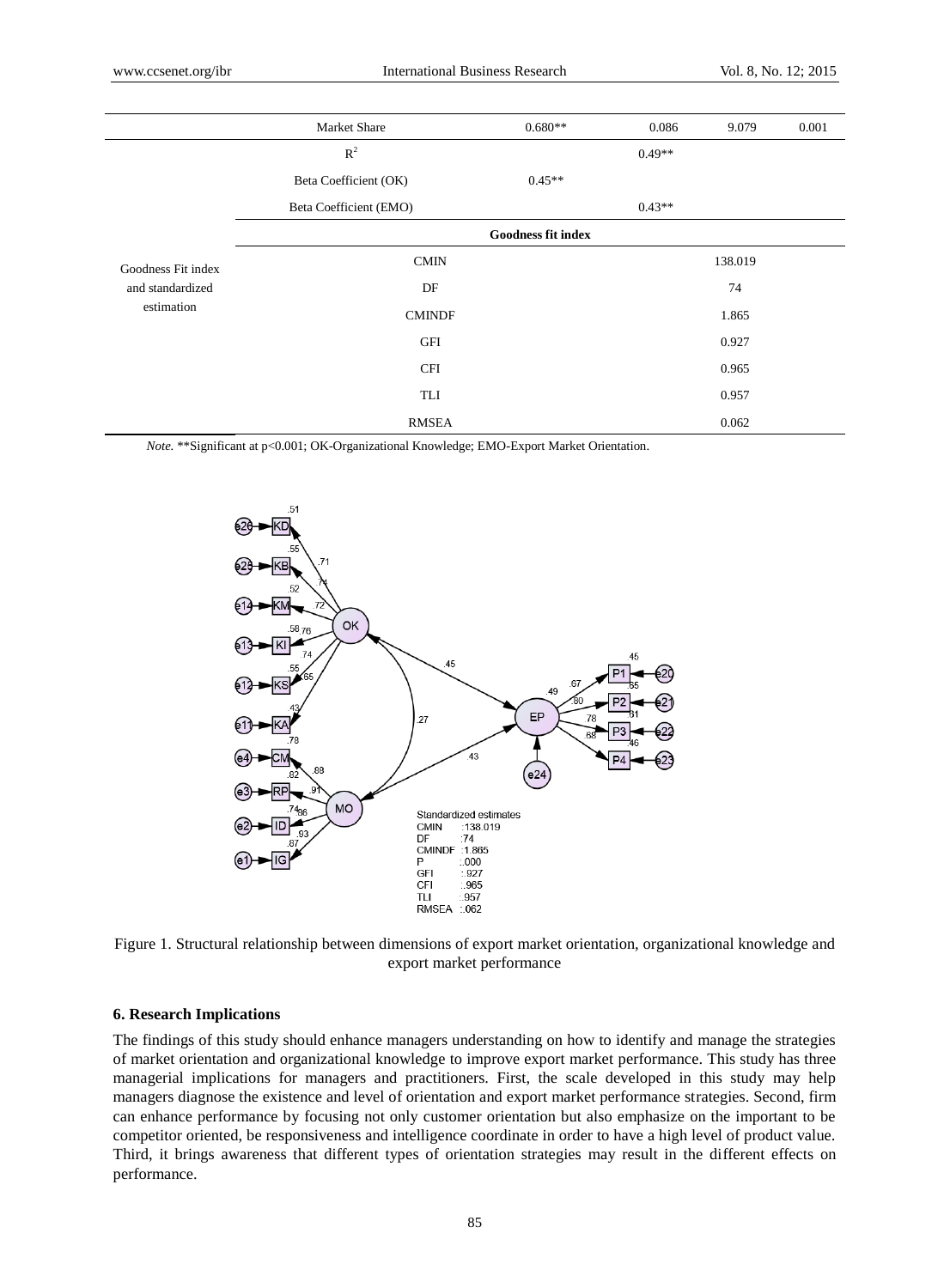#### **7. Conclusion**

The population frame for his study is the exporters from Federation of Malaysian Manufacturers exporting to the Arab countries. A total of 223 duly completed self-administrated survey questionnaires collected from each representative manufacturers who export to the Arab market were analyzed. It was found that export market orientation and organizational knowledge positively influence export market performance. Result implies that managers of companies exporting to Arab countries should focus on market orientation and managing knowledge in their organization to enhance export performance.

### **Acknowledgments**

This research project is supported by Universiti Tun Hussein Onn Malaysia through its Multi-Discipline Research Grant Number 1322. The authors wish to thank the respondents who have spent their precious time and patience for participating in this project.

### **References**

- Audretsch, D. B. (2001). Research issues relating to structure, competition, and performance of small technology-based firms. *Small Business Economics, 16*(1), 37-51. http://dx.doi.org/10.1023/A:1011124607332
- Baker, M. J., Black, C. D., & Hart, S. J. (1994). *Competitive success in sunrise and sunset industries* (pp. 58-71). London: Prentice Hall.
- Barney, J. B. (1991). Firm Resources and Sustained Competitive Advantage. *Journal of Management, 17*(1), 99-120.
- Byrne, B. M. (2013). *Structural equation modeling with AMOS: Basic concepts, applications, and programming*. Routledge.
- Cadogan, J. W., Adamantios, D., & Charles, P. M. (1999). A Measure of Export Market Orientation: Scale Development and Cross-Cultural Validation. *Journal of International Business Studies, 30*(4), 689-707. Retrieved from http://www.jstor.org/stable/155340
- Connor, T. (1999). Customer-led and market-oriented: A matter of balance. *Strategic Management Journal*, *20*(12), 1157-1163.

http://dx.doi.org/10.1002/(SICI)1097-0266(199912)20:12<1157::AID-SMJ72>3.0.CO;2-3

- Deshpandé, R. (1999). *Developing a market orientation.* California : Sage Publications.
- Fang et al. (2014). Internal market orientation, market capabilities and learning orientation. *European Journal of Marketing, 48*(1/2), 9-9. http://dx.doi.org/10.1108/EJM-06-2010-0353
- Gupta, B. I., Lakshmi, S., & Aronson, J. E. (2000). Knowledge management: Practices and challenges. *Industrial Management & Data Systems, 100*(1), 17-21. http://dx.doi.org/10.1108/02635570010273018
- Hair, J. F., Wolfinbarger, M. F., Ortinau, D. J., & Bush, R. P. (2010). *Essentials of marketing research*. McGraw-Hill/Irwin.
- Hajipour, B., Talari, M., & Shahin, A. (2011). An investigation of the relationships between industry structure, strategy type, organizational characteristics and organizational performance: A case study of the food and chemical industries of Iran. *African Journal of Business Management, 5*(16), 7085-7098.
- Han, J. K., Kim, N., & Srivastava, R. K. (1998). Market orientation and organizational performance: Is innovation a missing link? *Journal of Marketing*, 30-45. http://dx.doi.org/10.2307/1252285
- <span id="page-6-0"></span>Houston, F. S. (1986). The marketing concept: What it is and what it is not. *Journal of Marketing*, 81-87. http://dx.doi.org/10.1002/nvsm.1535
- Hunt, S. D., & Morgan, R. M. (1995). The comparative advantage theory of competition. *Journal of Marketing*, 1-15.
- Hussin et al. (2011). Capturing Arab gulf market: An analysis of Malaysian exports competitiveness in the market. *African Journal of Business Management, 5*(21), 8521-8535.
- Jaworski, & Kohli. (1993). Market orientation: Antecedents and consequences. *Journal of Marketing*, 53-70.
- Jaworski et al. (2000). Market-driven versus driving markets. *Journal of the Academy of Marketing Science, 28*(1), 45-54. http://dx.doi.org/10.1177/0092070300281005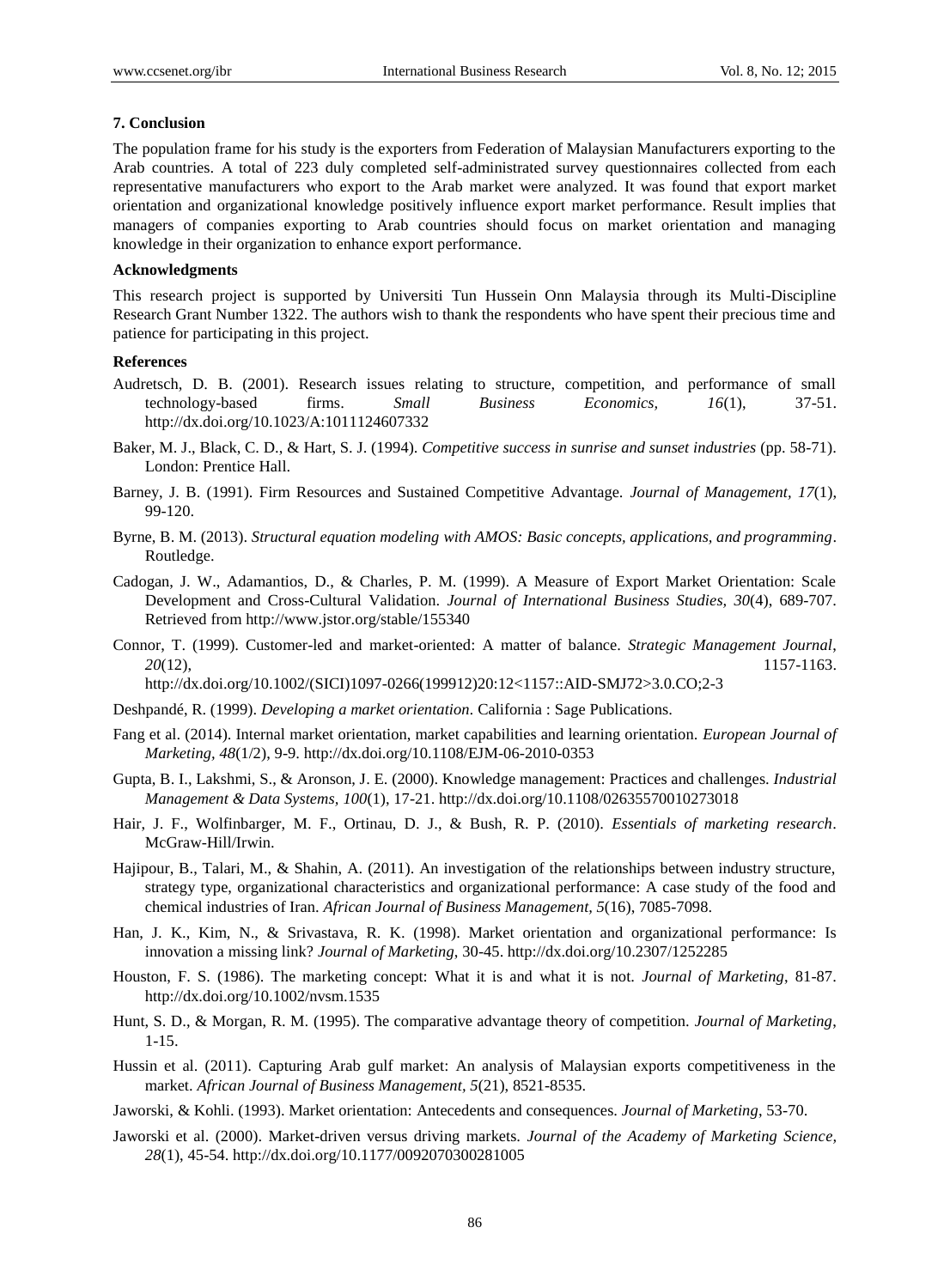- Lusch, R. F., & Laczniak, G. R. (1987). The evolving marketing concept, competitive intensity and organizational performance. *Journal of the Academy of Marketing Science, 15*(3), 1-11. http://dx.doi.org/10.1108/02656711111101728
- Kim-Soon, N. (2004). *Value of Export Information, Enhancement of Export Marketing Competency, Environmental Characteristics and Export Venture Performance* (Unpublished Doctoral Dissertation, Universiti Sains Malaysia, Penang).
- Mahmoud, M. A. (2010). Market orientation and business performance among SMEs in Ghana. *International Business Research, 4*(1), 241. http://dx.doi.org/10.5539/ibr.v4n1p241
- Mousa, R. M. (2015). *Export Market Orientation, Organizational Knowledge and Export Market Performance: The Mediating Effect of Organizational Innovation* (PhD Thesis, Universiti Tun Hussein Onn Malaysia).
- Mousa, R. M., Kim-Soon, N., & Huam, H. T. (2013). Effect of Export Market Orientation on Organizational Innovation: A Structural Equation Model Analysis. *Australian Journal of Basic and Applied Sciences, 7*(6), 371-377.
- Morgan, D., Vorhies, W., & Mason, C. H. (2009). Market orientation, marketing capabilities, and firm performance. *Strategic Management Journal, 30*(8), 909-920. http://dx.doi.org/10.1002/smj.764
- Murray et al. (2011). Market orientation and performance of export ventures: The process through marketing capabilities and competitive advantages. *Journal of the Academy of Marketing Science, 39*(2), 252-269. http://dx.doi.org/10.1007/s11747-010-0195-4
- Narver, J. C., & Slater, S. F. (1990). The effect of a market orientation on business profitability. *Journal of Marketing*, 20-35.
- Osman, M., Ramayah, T., & Kim-Soon, N. (2009a). Exporting to China and ASEAN countries: Perceived advancement in marketing competencies and export performance. *Journal of Us-China Public Administration, 6*(1), 15-22.
- Osman, M., Ramayah, T., & Kim-Soon, N. (2009b). Information and Marketing Competency of Malaysian Firms Exporting to Asian Markets. *International Journal of Business and Management, 2*(1), p. 33.
- Peteraf, M. A., & Barney, J. B. (2003). Unraveling the Resource-Based Tangle. *Managerial & Decision Economics, 24*(4), 309-323. http://dx.doi.org/10.1002/mde.1126
- <span id="page-7-0"></span>Rhodes, J., Hung, R., Lok, P., Lien, B., & Wu, C. M. (2008). Factors influencing organizational knowledge transfer: Implication for corporate performance. *Journal of Knowledge Management, 12*(3), 84-100. http://dx.doi.org/10.1108/13673270810875886
- Sanz-Valle, R., Naranjo-Valencia, J. C., Jiménez-Jiménez, D., & Perez-Caballero, L. (2011). Linking Organizational Learning with Technical Innovation and Organizational Culture. *Journal of Knowledge Management, 15*(6), 997-1015.<http://dx.doi.org/10.1108/13673271111179334>
- Singh, S. (2004). *Market orientation, corporate culture and business performance*. Ashgate Publishing.
- Sitlington, H., & Marshall, V. (2011). Do downsizing decisions affect organisational knowledge and performance? *Management Decision, 49*(1), 116-129. http://dx.doi.org/10.1108/00251741111094473
- Slater, S. F., & Narver, J. C. (1994). Does competitive environment moderate the market orientation-performance relationship? *Journal of Marketing, 58*, 46-55. http://dx.doi.org/10.2307/1252250
- Slater, S. F., & Narver, J. C. (1995). Market orientation and the learning organization. *Journal of Marketing*, 63-74.
- Sørensen, H. E. (2009). Why competitors matter for market orientation. *European Journal of Marketing, 43*(5/6), 735-761. http://dx.doi.org/10.1108/03090560910947025
- Sutton, R. M., Niles, Dana, Nysaether, Jon, Abella, Benjamin, S., Arbogast, Kristy, B., Nishisaki, Akira, Helfaer, & Mark, A. (2009). Quantitative analysis of CPR quality during in-hospital resuscitation of older children and adolescents. *Pediatrics, 124*(2), 494-499. http://dx.doi.org/10.1542/peds.2008-1930

Tabachnick, B. G., & Fidell, L. S. (2007). *Experimental designs using ANOVA.*Thomson/Brooks/Cole.

Toften, K., & Olsen, S. O. (2003). Export market information use, organizational knowledge, and firm performance: A conceptual framework. *International Marketing Review, 20*(1), 95-110. http://dx.doi.org/10.1108/02651330310462284